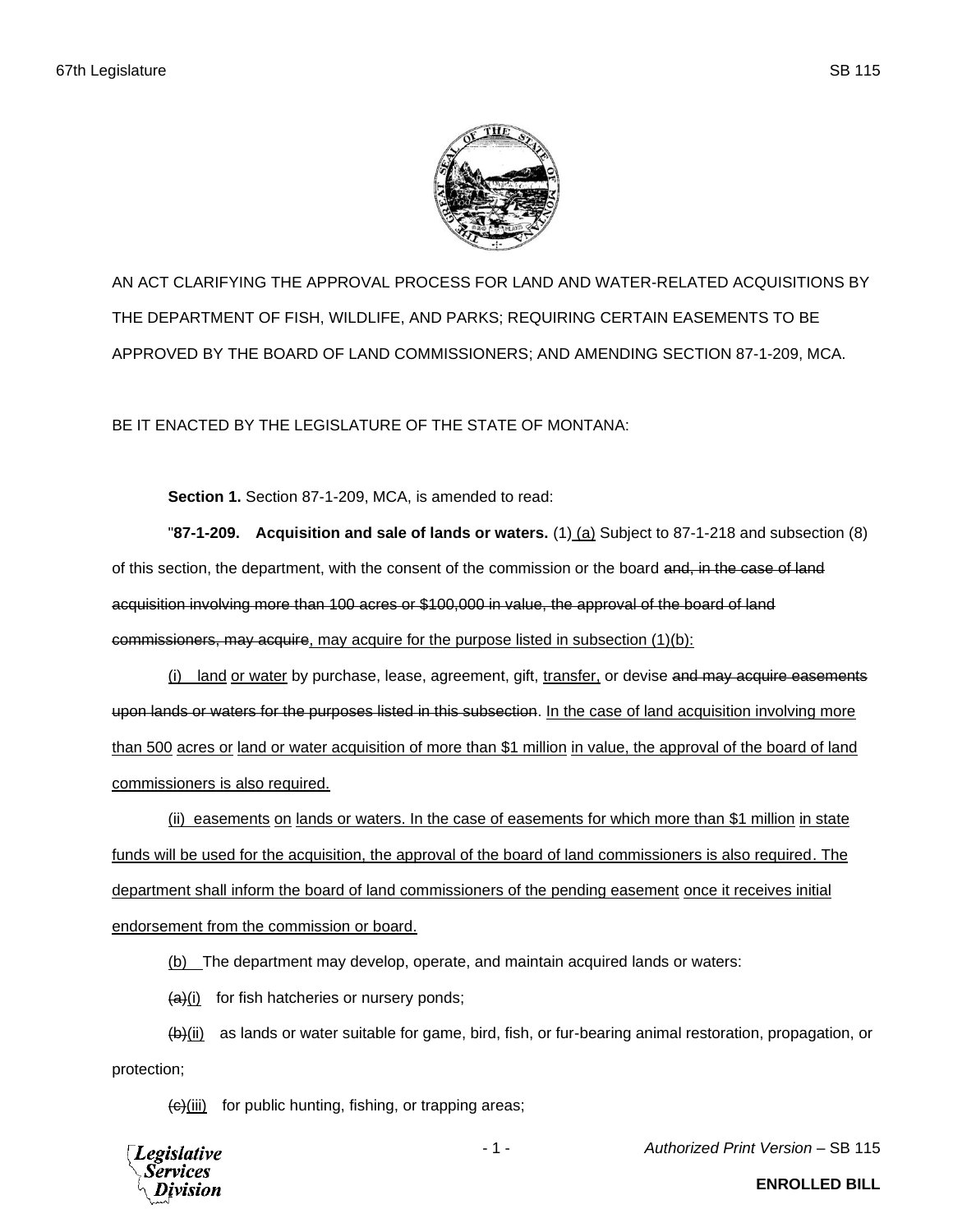(d)(iv) to capture, propagate, transport, buy, sell, or exchange any game, birds, fish, fish eggs, or furbearing animals needed for propagation or stocking purposes or to exercise control measures of undesirable species;

 $\left(\frac{e}{e}\right)$  for state parks and outdoor recreation;

 $(f)(vi)$  to extend and consolidate by exchange, lands or waters suitable for these purposes.

(2) The department, with the consent of the board, may acquire by condemnation, as provided in Title 70, chapter 30, lands or structures for the preservation of historic or archaeological sites that are threatened with destruction or alteration.

(3) (a) Subject to section 2(3), Chapter 560, Laws of 2005, the department, with the consent of the commission or the board, may dispose of lands and water rights acquired by it on those terms after public notice as required by subsection (3)(b) of this section, without regard to other laws that provide for sale or disposal of state lands and with or without reservation, as it considers necessary and advisable. The department, with the consent of the commission or the board, may convey department lands and water rights for full market value to other governmental entities or to adjacent landowners without regard to the requirements of subsection (3)(b) or (3)(c) if the land is less than 10 acres or if the full market value of the interest to be conveyed is less than \$20,000. When the department conveys land or water rights to another governmental entity or to an adjacent landowner pursuant to this subsection, the department, in addition to giving notice pursuant to subsection (3)(b), shall give notice by mail to the landowners whose property adjoins the department property being conveyed.

(b) Subject to section 2(3), Chapter 560, Laws of 2005, notice of sale describing the lands or waters to be disposed of must be published once a week for 3 successive weeks in a newspaper with general circulation printed and published in the county where the lands or waters are situated or, if a newspaper is not published in that county, then in any newspaper with general circulation in that county.

(c) The notice must advertise for cash bids to be presented to the director within 60 days from the date of the first publication. Each bid must be accompanied by a cashier's check or cash deposit in an amount equal to 10% of the amount bid. The highest bid must be accepted upon payment of the balance due within 10 days after mailing notice by certified mail to the highest bidder. If that bidder defaults on payment of the balance due, then the next highest bidders must be similarly notified in succession until a sale is completed. Deposits

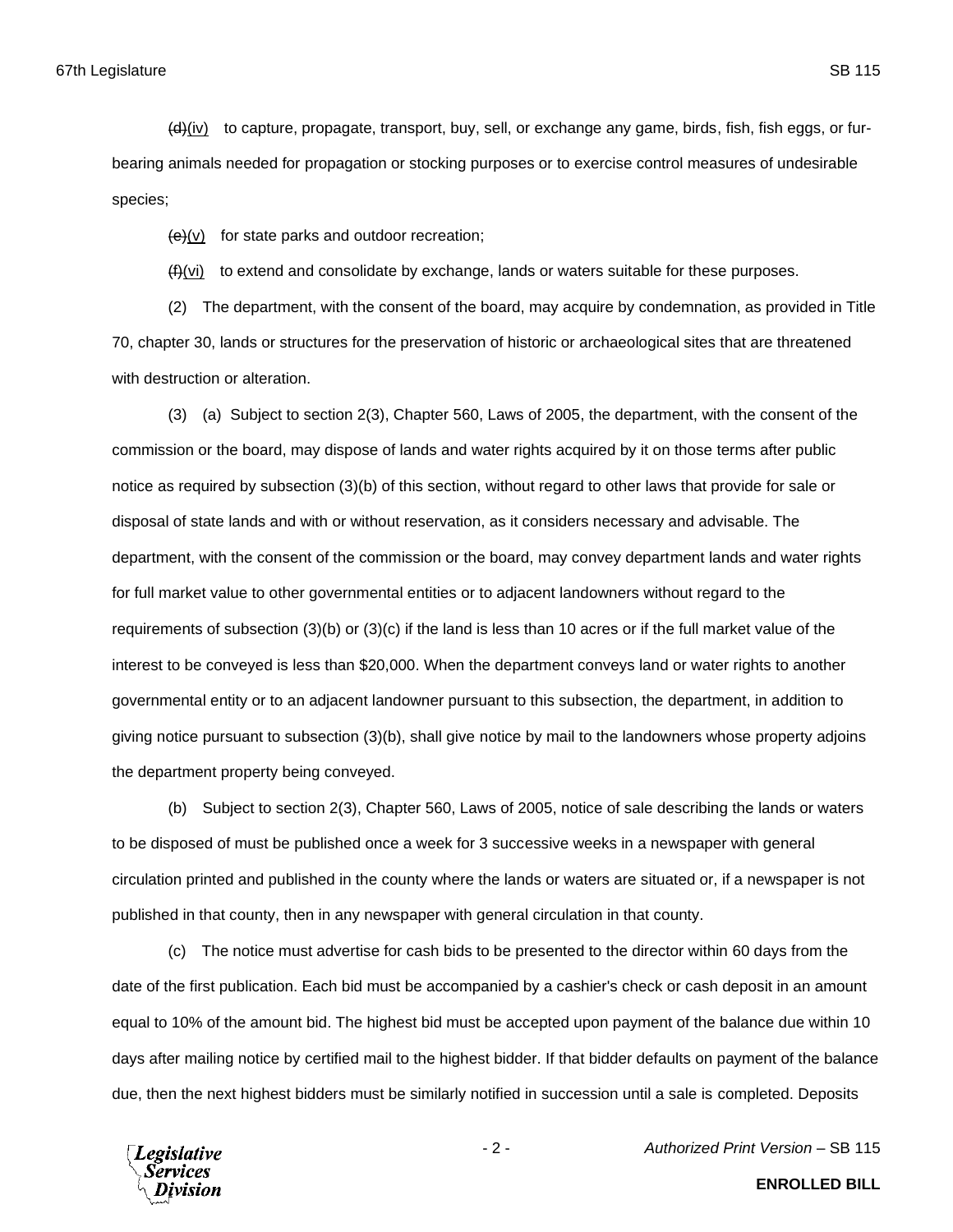must be returned to the unsuccessful bidders except bidders defaulting after notification.

(d) The department shall reserve the right to reject any bids that do not equal or exceed the full market value of the lands and waters as determined by the department. If the department does not receive a bid that equals or exceeds fair market value, it may then sell the lands or water rights at private sale. The price accepted on any private sale must exceed the highest bid rejected in the bid process.

(4) When necessary and advisable for the management and use of department property, the director is authorized to grant or acquire from willing sellers right-of-way easements for purposes of utilities, roads, drainage facilities, ditches for water conveyance, and pipelines if the full market value of the interest to be acquired is less than \$20,000. Whenever possible, easements must include a weed management plan. Approval of the commission or the board is not required for grants and acquisitions made pursuant to this subsection. In granting any right-of-way pursuant to this subsection, the department shall obtain a fair market value, but the department is not otherwise required to follow the disposal requirements of subsection (3). The director shall report any easement grant or acquisition made pursuant to this subsection to the commission or the board at its next regular meeting.

(5) The department shall convey lands and water rights without covenants of warranty by deed executed by the governor or in the governor's absence or disability by the lieutenant governor, attested by the secretary of state and further countersigned by the director.

(6) Subject to 87-1-218, the department, with the consent of the commission, is authorized to utilize the installment contract method to facilitate the acquisition of wildlife management areas in which game and nongame fur-bearing animals and game and nongame birds may breed and replenish and areas that provide access to fishing sites for the public. The total cost of installment contracts may not exceed the cost of purchases authorized by the department and appropriated by the legislature.

(7) The department is authorized to enter into leases of land under its control in exchange for services to be provided by the lessee on the leased land.

(8) Approval of the board for the acquisition or disposal of land or water pursuant to this section is required only for land and water administered under Title 23, chapter 1, or Title 23, chapter 2, parts 1 and 4."

- END -



- 3 - *Authorized Print Version* – SB 115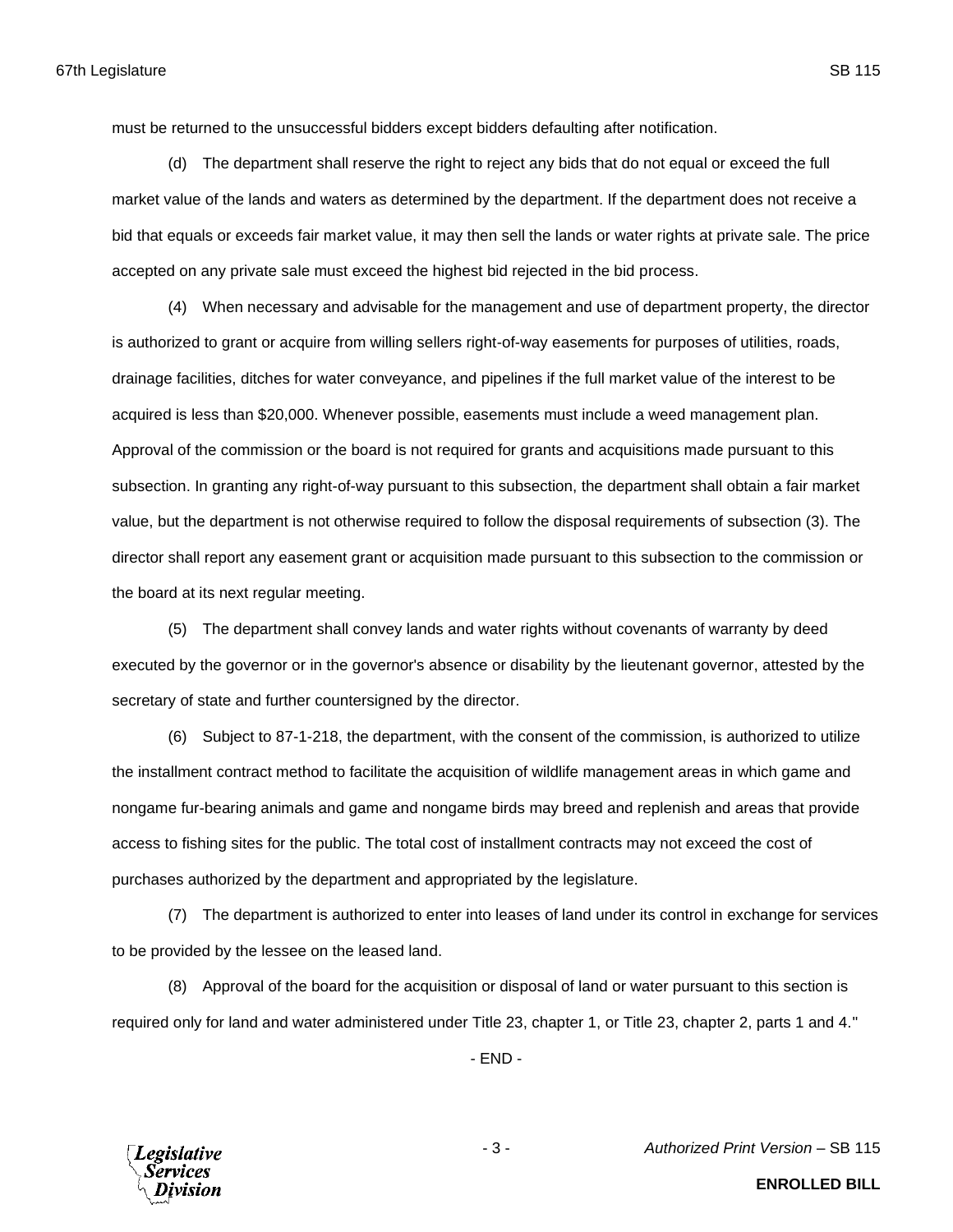I hereby certify that the within bill,

SB 115, originated in the Senate.

Secretary of the Senate

President of the Senate

| Signed this |        |
|-------------|--------|
|             | 111'11 |
| $\Omega$    |        |

\_\_\_\_\_\_\_\_\_\_\_\_\_\_\_\_\_\_\_\_\_\_\_\_\_\_\_\_\_\_\_\_\_\_\_\_\_\_\_\_\_\_\_

\_\_\_\_\_\_\_\_\_\_\_\_\_\_\_\_\_\_\_\_\_\_\_\_\_\_\_\_\_\_\_\_\_\_\_\_\_\_\_\_\_\_\_

Speaker of the House

| Signed this |  |
|-------------|--|
| $\sim$      |  |

\_\_\_\_\_\_\_\_\_\_\_\_\_\_\_\_\_\_\_\_\_\_\_\_\_\_\_\_\_\_\_\_\_\_\_\_\_\_\_\_\_\_\_